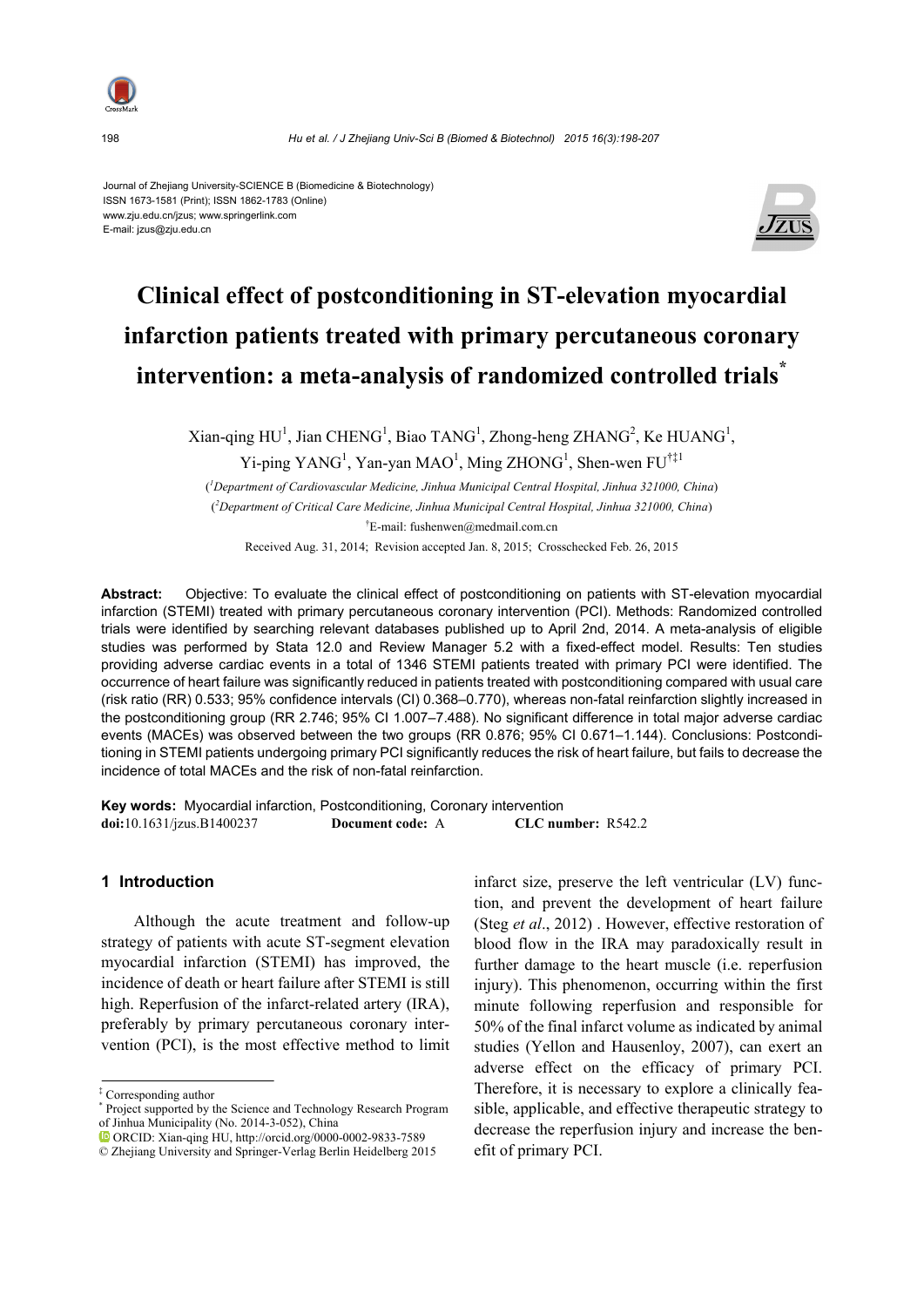Ischemic preconditioning, referring to repetitive cycles of occlusion-reperfusion conducted just before the longer coronary artery occlusion, was first introduced as an effective method to mitigate reperfusion injury (Murry *et al*., 1986). However, its clinical application has been limited as the occlusion is often established at the admission of a patient for acute myocardial infarction (AMI). Zhao *et al*. (2003) first described postconditioning in which a sequence of repetitive interruption of the coronary blood flow applied immediately after reopening of the occluded vessel remarkably decreased myocardial infarct size in a canine model. Unlike preconditioning, postconditioning can be directly translated into clinical practice, especially in patients undergoing primary PCI. Staat *et al*. (2005) first identified reduction of infarct size measured by creatine kinase using a postconditioning procedure in the human heart. Subsequently, postconditioning has been extensively investigated, and some beneficial effect has been reported, such as improvement of distal myocardial perfusion (Laskey, 2005), enhancement of coronary endothelial function and cardiomyocyte salvage (Ma *et al*., 2006), reduction in myocardial infarct size determined by singlephoton emission computed tomography (Yang *et al*., 2007; Thibault *et al*., 2008) or cardiac magnetic resonance (Lønborg *et al*., 2010a), and amelioration of the left ventricular ejection fraction (LVEF) (Thibault *et al*., 2008). Patients treated with postconditioning were suggested to have improved on the New York Heart Association classification (Lønborg *et al*., 2010b). However, recent studies suggested that postconditioning could neither decrease infarct size (Sörensson *et al*., 2010; Freixa *et al*., 2012; Elżbieciak *et al*., 2013) nor increase LVEF in short- or long-term follow-up (Freixa *et al*., 2012; Elżbieciak *et al*., 2013). A multicenter, prospective, and randomized trial observed no improvement of myocardial reperfusion or short-term clinical outcomes in the postconditioning arm (Hahn *et al*., 2013). To date, the clinical role of postconditioning still remains elusive because of such factors as small-sample size, using surrogate end points such as infarct size, coronary flow, or LV function rather than clinical events to evaluate the effect of postconditioning. Therefore, we undertook a meta-analysis focusing on adverse cardiac events to assess postconditioning's clinical effect in STEMI patients treated with primary PCI.

#### **2 Materials and methods**

#### **2.1 Literature search**

Literature searches were performed to identify all relevant and published randomized, controlled, prospective studies comparing postconditioning with usual care in patients with STEMI through the Pub-Med, EMBASE, Cochrane Central Register of Controlled Trials database, and the ClinicalTrials.gov database up to April 2nd, 2014. References of all the retrieved articles were also screened and reviewed. No language limitation constraint was applied. The following search terms were used: myocardial infarction, postconditioning, and coronary intervention. We contacted authors of original studies for detailed data if needed.

Criteria for inclusion were as follows: (1) completed randomized, controlled, and prospective trial comparing postconditioning with usual care in STEMI patients treated with primary PCI; (2) study published in peer-reviewed journals with full text available; (3) study reporting one or more kinds of adverse cardiac events including deaths, heart failure, target vessel revascularization (TVR), stent thrombosis, non-fatal reinfarction, and angina. All the three criteria had to be satisfied for inclusion.

#### **2.2 Data extraction and quality assessment**

Two investigators (Biao TANG and Jian CHENG) independently performed the literature search, study selection, and data evaluation. Disagreements were resolved by discussion or referred to a third investigator (Shen-wen FU) if necessary. The main information was extracted, including name of the first author, year of publication, article title, study characteristics, and clinical events such as death, heart failure, TVR, stent thrombosis, non-fatal reinfarction, and angina. Major adverse cardiac event (MACE) was defined as a composite of death, heart failure, TVR, stent thrombosis, and non-fatal reinfarction. The bias of each study was assessed according to the Cochrane Handbook for Systematic Reviews of Interventions Version 5.1 (Higgins and Green, 2011).

### **2.3 Statistical analysis**

For discrete variables (events of death, heart failure, TVR, stent thrombosis, reinfarction, angina,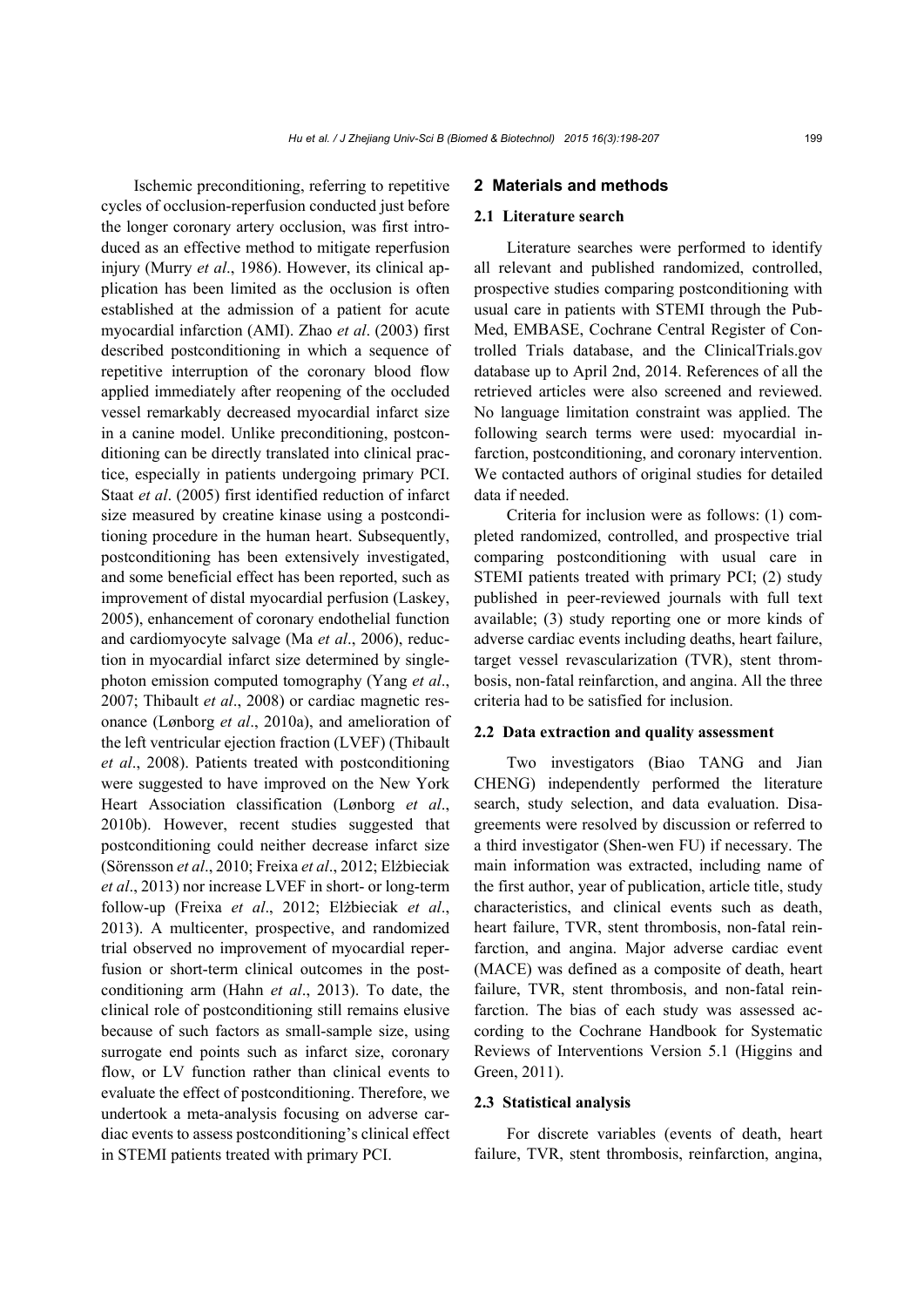and MACE), we calculated the risk ratio (RR) with 95% confidence interval (CI) comparing the postconditioning group with the control group. The Cochrane Chi-square test was used to examine heterogeneity across studies. The  $I^2$  statistic was calculated as an estimation of the proportion of variation in treatment effect that was due to between-study heterogeneity. A value of 0% meant no heterogeneity, and values of 25%, 50%, and 75% indicated low, moderate, and high, respectively. A fixed-effect model was used to test the overall effect unless there was marked heterogeneity (when the Cochrane Chi-square  $P<0.1$  or  $I^2>50\%$  in the studies, which required a random-effect model (Kahn and Sempos, 2000). Meta-regression analyses were implemented to investigate potential effect modification by study characteristics (e.g. procedures, risk factors). Subgroup analyses should be conducted if a significant association of study characteristics with effect was identified in meta-regression analyses. Publication bias was assessed by examining the asymmetry of a funnel plot and weighted by the Egger regression test (Egger *et al.*, 1997). In order to assess the study quality, sensitivity analysis was performed by omitting each study at one time and calculating the remaining pooled effect. A two-tailed *P*<0.05 was considered statistically significant. Statistical analysis was conducted by using Stata 12.0 (Stata Corporation, College Station, TX, USA) and Review Manager 5.2 (the Nordic Cochrane Centre, the Cochrane Collaboration, Copenhagen, Denmark).

# **3 Results**

#### **3.1 Study characteristics**

After screening a total of 341 eligible publications, we identified 25 potentially relevant articles based on titles and abstracts. Fifteen studies were excluded from the full text assessment for not observing clinical events. Finally, 10 studies were selected for meta-analysis (Fig. 1).

These eligible studies contained 1346 patients, with 674 in the postconditioning group and 672 in the control group. The risk of the bias is presented as percentages across all included studies (Fig. 2). The characteristics of studies included in the metaanalysis are summarized in Tables 1 and 2. The thrombectomy technique and glycoprotein (GP) IIb/IIIa inhibitor were used in five and seven studies, respectively (Table 2). Death and heart failure events were observed in all studies, and non-fatal reinfarction, TVR, stent thrombosis, and angina events were analyzed in six, five, four, and four trials, respectively (Table 3). The detailed information about outcomes of four trials was acquired by sending e-mails to the first author (Lønborg *et al*., 2010a; 2010b; Elżbieciak *et al*., 2013; Sörensson *et al*., 2013).



**Fig. 1 Flow diagram for assessment and selection of articles**





Review authors' judgments about each risk of bias item presented as percentages across all included studies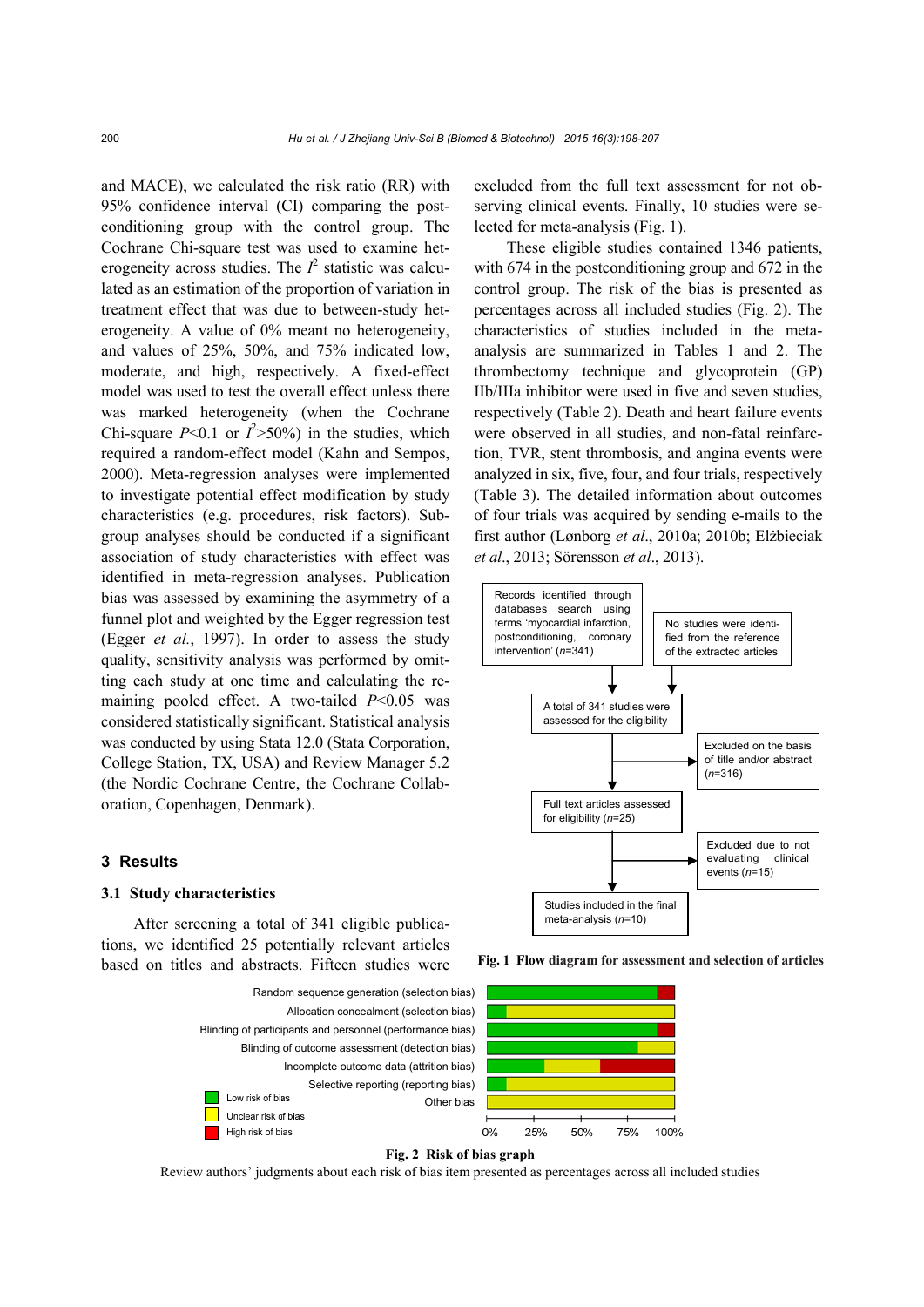| Study                        | Country    | Number of<br>P/C | Ischemic time of<br>$P/C$ (min) | Postconditioning<br>Protocol <sup>®</sup> | Number of P/C at TIMI<br>$grade$ 0-1 before PCI |
|------------------------------|------------|------------------|---------------------------------|-------------------------------------------|-------------------------------------------------|
| Yang et al., 2007            | China      | 23/18            | 312/264                         | $30 \text{ s} \times 3$                   | 23/18                                           |
| Lønborg et al., $2010a^4$    | Denmark    | 59/59            | 241/255                         | $30 \text{ s} \times 4$                   | 59/59                                           |
| Lønborg et al., $2010b^{\#}$ | Denmark    | 59/59            | 241/255                         | $30 \text{ s} \times 4$                   | 59/59                                           |
| Garcia et al., 2011          | <b>USA</b> | 22/21            | 270/264                         | $30 \text{ s} \times 4$                   | 22/21                                           |
| Freixa et al., 2012          | Spain      | 39/40            | 326/330                         | $60 \text{ s} \times 4$                   | 39/37                                           |
| Tarantini et al., 2012       | Italy      | 39/39            | 212/194                         | $60$ s $\times$ 4                         | 39/39                                           |
| Hahn et al., 2013            | Korea      | 350/350          | 196/195                         | $60 s\times4$                             | 336/331                                         |
| Elżbieciak et al., 2013      | Poland     | 18/21            | 318/226                         | $60 \text{ s} \times 4$                   | 18/21                                           |
| Sörensson et al., 2013       | Sweden     | 33/35            | 180/165                         | $60 \text{ s} \times 4$                   | 33/35                                           |
| Dong <i>et al.</i> , 2013    | China      | 32/30            | 300/294                         | $30 \text{ s} \times 3$                   | 32/30                                           |

**Table 1 Characteristics of studies included in the meta-analysis**

P: postconditioning; C: control; TIMI: thrombolysis in myocardial infarction; PCI: percutaneous coronary intervention. \* Data are expressed as duration of balloon inflation×number of inflations. # Lønborg *et al*. (2010a; 2010b) published two articles on the same trial, followed up at 3 and 15 months, respectively

**Table 2 Demographic and clinical characteristics of studies included in the meta-analysis** 

|                               | Age       | Number of P/C |                    |         |                                     |                           | GP IIb/IIIa    |                |  |
|-------------------------------|-----------|---------------|--------------------|---------|-------------------------------------|---------------------------|----------------|----------------|--|
| Study                         | (year)    | Male          |                    |         | Diabetes Hypertension Dyslipidaemia | TIMI grade 3<br>after PCI | inhibitor      | Thrombectomy   |  |
| Yang et al., 2007             | 58.6/63.3 | 20/11         | 6/5                | 16/11   | 14/10                               | 21/16                     | N <sub>0</sub> | N <sub>0</sub> |  |
| Lønborg et al., 2010a         | 61/62     | 45/47         | 4/4                | 22/19   | 27/24                               | 56/52                     | Yes            | Yes            |  |
| Lønborg <i>et al.</i> , 2010b | 61/62     | 45/47         | 4/4                | 22/19   | 27/24                               | 56/52                     | Yes            | Yes            |  |
| Garcia et al., 2011           | 61/55     | 19/16         | 1/4                | 14/10   | 16/15                               | NR.                       | N <sub>0</sub> | No             |  |
| Freixa et al., 2012           | 59/60     | 33/29         | 9/7                | 19/20   | 17/14                               | 35/36                     | Yes            | Yes            |  |
| Tarantini et al., 2012        | 59.6/59.5 | 33/33         | $7/1$ <sup>*</sup> | 23/19   | 20/19                               | 38/38                     | Yes            | N <sub>0</sub> |  |
| Hahn et al., 2013             | 60/60     | 276/261       | 84/87              | 161/159 | 139/159                             | 321/306                   | Yes            | Yes            |  |
| Elżbieciak et al., 2013       | 60.1/58.4 | 12/18         | 4/5                | 14/19   | 11/18                               | 18/21                     | Yes            | No             |  |
| Sörensson et al., 2013        | 63/62     | 28/31         | 9/10               | 5/11    | NR                                  | 31/30                     | Yes            | No             |  |
| Dong <i>et al.</i> , 2013     | 70/68.4   | 20/22         | 11/11              | 23/19   | NR.                                 | 26/17                     | N <sub>0</sub> | Yes            |  |

P: postconditioning; C: control; TIMI: thrombolysis in myocardial infarction; GP: glycoprotein; NR: not reported. \* *P*=0.0056, but major adverse events seem to be more frequent in postconditioning group irrespective of diabetic status (*P*=0.053 for all patients; *P*=0.080 for patients without diabetes)

**Table 3 Summary of outcomes reported in studies included in the meta-analysis** 

| Study                   | Death | Reinfarction | Heart failure | TVR | Stent thrombosis | Angina | Stroke     | Follow-up   |
|-------------------------|-------|--------------|---------------|-----|------------------|--------|------------|-------------|
| Yang et al., 2007       |       |              |               |     |                  |        |            | In hospital |
| Lønborg et al., 2010a   | V     |              |               |     |                  |        |            | 3 months    |
| Lønborg et al., 2010b   | V     |              |               |     |                  | V      | $\sqrt{ }$ | 15 months   |
| Garcia et al., 2011     |       |              |               |     |                  |        |            | 3.4 years   |
| Freixa et al., 2012     |       |              |               |     |                  |        |            | 6 months    |
| Tarantini et al., 2012  |       |              |               |     |                  |        | V          | 6 months    |
| Hahn et al., 2013       | V     |              |               |     |                  |        |            | 1 month     |
| Elżbieciak et al., 2013 | V     |              |               |     |                  |        |            | 24 months   |
| Sörensson et al., 2013  | V     |              |               |     |                  |        |            | 12 months   |
| Dong et al., 2013       |       |              |               |     |                  |        |            | 1 month     |

TVR: target vessel revascularization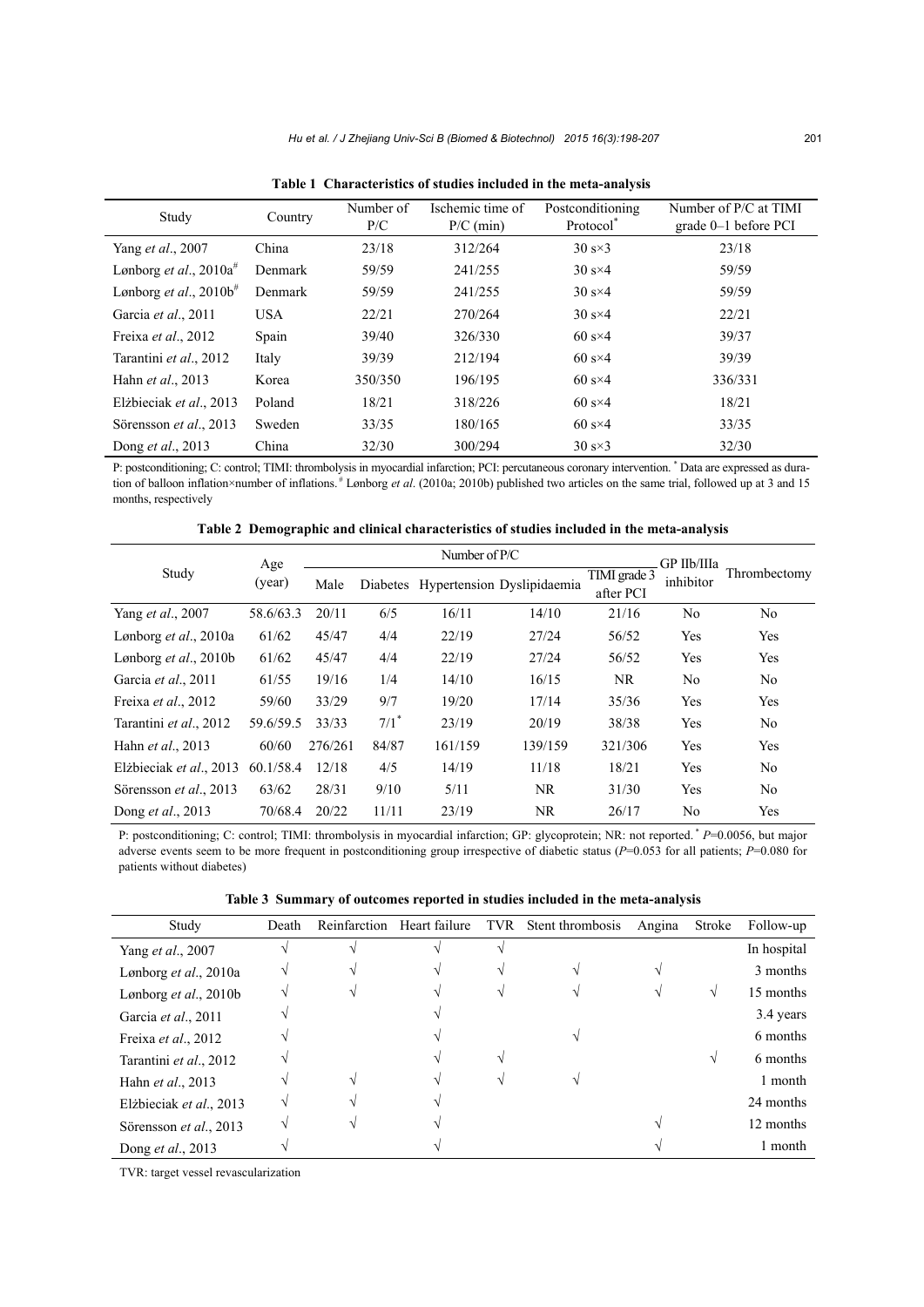#### **3.2 Events of heart failure during follow-up**

The occurrence of heart failure in patients treated with postconditioning was significantly lower than that in the control group as calculated using the fixed-effect model (RR 0.533, 95% CI 0.368–0.770,  $P=0.001$ ; Fig. 3).  $I^2$  of 0% indicated high homogeneity. The funnel plot had a symmetrical appearance (Fig. 4), consistent with Egger's test that there was no publication bias (95% CI 1.242–0.838, *P*=0.659). Sensitivity analysis implemented by sequentially removing

each included study and reanalyzing the remaining RR and 95% CI revealed the robustness of overall heart failure results (Fig. 5). Meta-regression analyses were performed to explore the possible effect of study characteristics on heart failure by using age, gender, percentage of hypertension or diabetes mellitus, use of thrombectomy or GP IIb/IIIa inhibitor, follow-up time, and postconditioning protocol. No significant relationship was found between the mentioned variables and heart failure events.



**Fig. 3 RR (95% CI) of the effect of postconditioning on heart failure**







**Fig. 5 Sensitivity analysis conducted by omitting each study one at a time** 

**Fig. 4 Funnel plot for the analysis of heart failure** 

The remaining RR and 95% CI are presented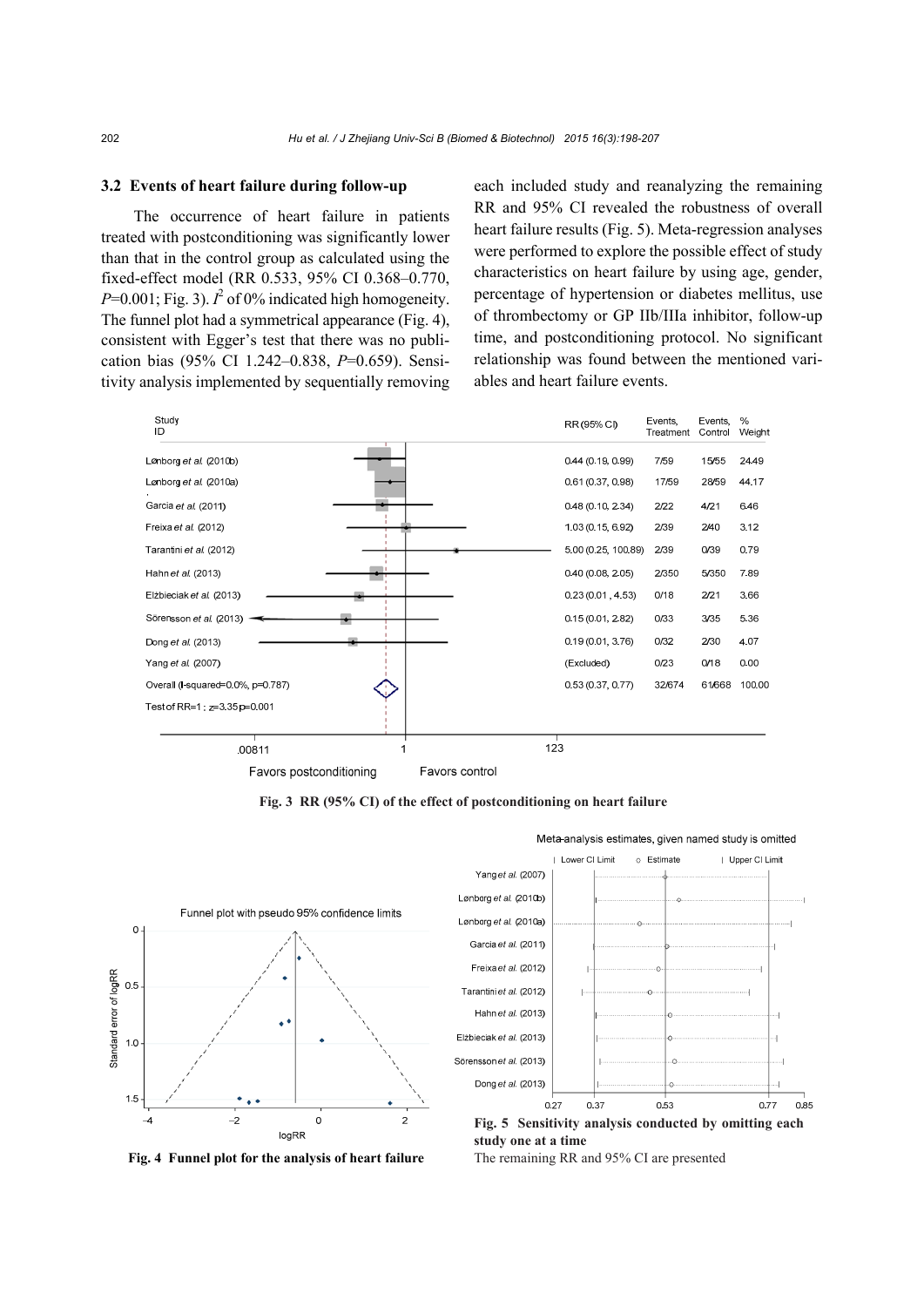#### **3.3 MACE during follow-up**

Data on the outcomes of MACE in a follow-up from the hospitalization period to 3.4 years are presented in Fig. 6. No significant difference in MACE was observed between the postconditioning and control groups (RR 0.876, 95% CI 0.671–1.144, *P*=0.330).

# **3.4 Events of non-fatal reinfarction during follow-up**

Six studies reported reinfarction events involving a total of 1084 patients, with 542 in each group in a follow-up of hospitalization period to 24 months. There was a marginal significant increase in non-fatal reinfarction events in the postconditioning group compared with the control group (RR 2.746, 95% CI 1.007–7.488, *P*=0.048; Fig. 7). Meta-regression was not performed because only six studies were included (Higgins and Green, 2011).

# **3.5 Other clinical events during follow-up**

Table 4 shows data on the outcomes of death, TVR, stent thrombosis, and angina in a follow-up of in hospital to 3.4 years and no significant difference was observed between the postconditioning and control arm.



**Fig. 6 RR (95% CI) of the effect of postconditioning on MACE** 



**Fig. 7 RR (95% CI) of the effect of postconditioning on non-fatal reinfarction**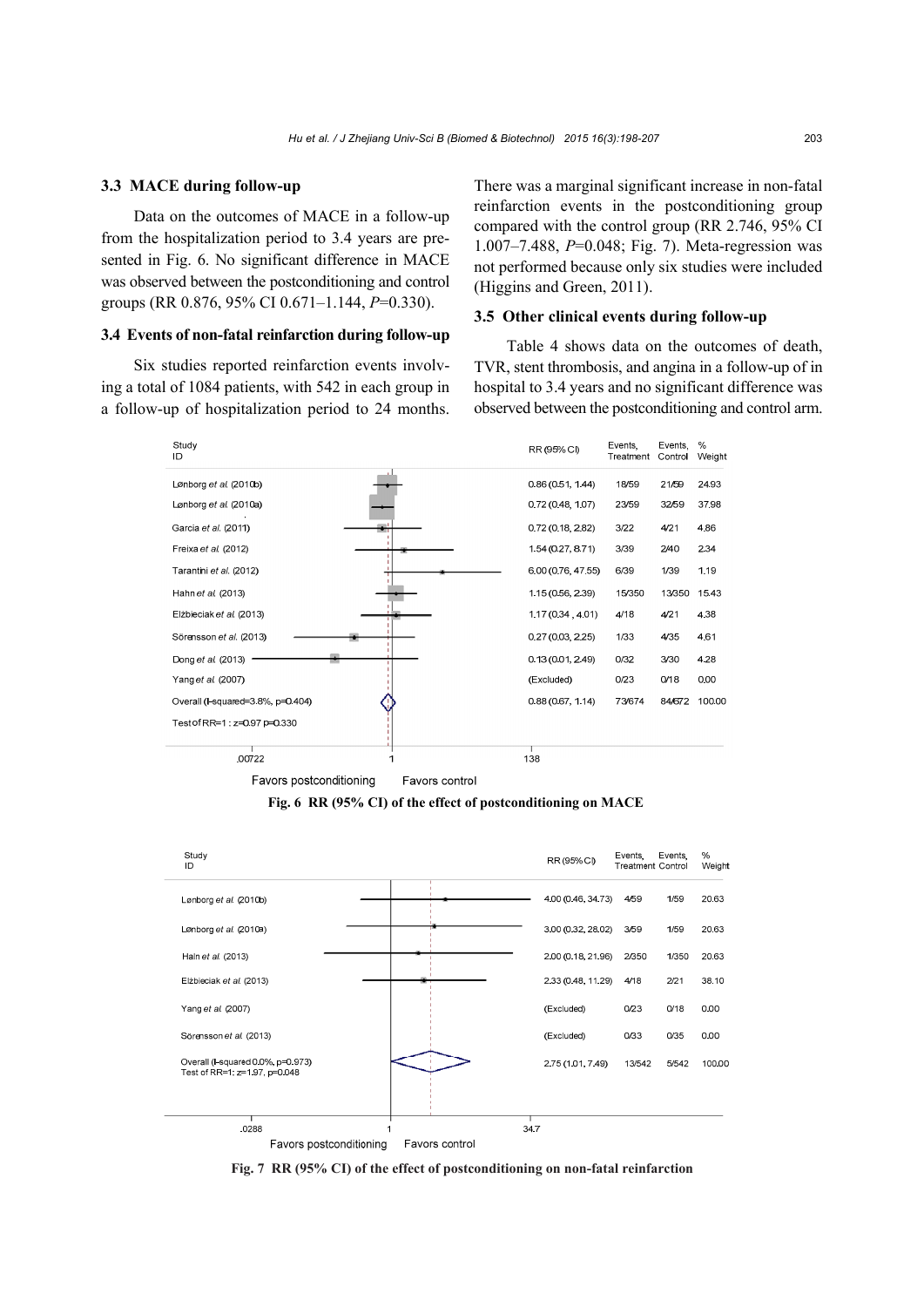| Events           | Sample size of $P/C$ | (9/0) | RR   | 95% CI          | P-value |
|------------------|----------------------|-------|------|-----------------|---------|
| Death            | 674/672              | 0.0   | .642 | $0.853 - 3.159$ | 0.138   |
| <b>TVR</b>       | 530/525              | 0.0   | .667 | $0.611 - 4.546$ | 0.318   |
| Stent thrombosis | 507/508              | 0.0   | .002 | $0.421 - 2.389$ | 0.996   |
| Angina           | 183/183              | 0.0   | .239 | $0.608 - 2.524$ | 0.554   |

**Table 4 Meta-analysis of other end points of studies included** 

P: postconditioning; C: control; TVR: target vessel revascularization

# **4 Discussion**

Despite great improvement in the reperfusion treatment of STEMI with the introduction of thrombolysis and primary PCI, prompt opening of the culprit vessel may contribute to additional myocardial damage, such as myocardial stunning, no reflow and ventricular arrhythmia (Kloner and Jennings, 2001; Piper et al., 2003; Hausenloy and Yellon, 2008). Unlike ischemic preconditioning, postconditioning can be easily performed during primary PCI. Although its cardioprotective effect has been well studied in different animal models (Argaud *et al.*, 2005; Tang *et al.*, 2006; Lim *et al.*, 2007; Mykytenko *et al.*, 2007), the clinical effect of postconditioning is still unclear from divergent results from clinical trials and small sample sizes. The current meta-analysis involving 1346 patients from 10 randomized trials reveals that postconditioning is associated with a significant decrease of heart failure and a slight increase of non-fatal reinfarction, as compared with the usual care. No remarkable difference is observed between two groups in terms of MACE and other events including death, TVR, stent thrombosis, and angina.

Primary PCI is the most effective reperfusion therapeutic strategy for STEMI patients if it can be conducted within guideline-recommended time frames. The long-term clinical goal is the prevention of heart failure and improvement of LV contractile function, one of the predictors of long-term prognosis after PCI for AMI (de Silva *et al.*, 2012). A metaanalysis with a small size (*n*=272) showed that postconditioning significantly reduced heart failure (Wei *et al.*, 2012). Our data confirm the conclusion with a larger sample size. Another meta-analysis revealed that the improvement of LVEF leveled off and became non-significant with the extension of follow-up (Wang *et al.*, 2013). Our meta-regression analysis finds no significant association of follow-up time with heart failure events. Hence, the protective effect of postconditioning on heart failure is sustainable. The inconsistent effect of postconditioning on LVEF and heart failure may be partly attributed to the fact that many patients with symptoms and signs of heart failure have preserved LVEF (Solomon *et al.*, 2005).

The evidence of thrombectomy in STEMI has been well established (Bavry *et al.*, 2008; de Luca *et al.*, 2008; Burzotta *et al.*, 2009). Patients randomized to thrombus aspiration had a significantly increased rate of complete ST-segment resolution and improved myocardial blush grade. Although not powerful enough to evaluate the clinical outcome, cardiac mortality at one year was reduced (Vlaar *et al.*, 2008). However, thrombectomy was performed in relatively few patients in studies concerning postconditioning because the importance of thrombectomy during primary PCI in STEMI patients was acknowledged only after the trial design (Lønborg *et al.*, 2010a; Tarantini *et al.*, 2012), or for fear that use of thrombectomy might interfere with the postconditioning procedure, which should be implemented within 1 min after coronary reperfusion (Freixa *et al.*, 2012). Our meta-regression analysis shows no relationship between heart failure and use of thrombectomy, thus indicating that thrombectomy will not reduce the efficacy of postconditioning with respect to heart failure.

Using GP IIb/IIIa inhibitors as a bailout therapy is reasonable in patients undergoing primary PCI in the event of angiographic evidence of a large thrombus, slow or no-reflow, and other thrombotic complications (Steg *et al.*, 2012). Data from a recent meta-analysis (Wang *et al.*, 2013) indicated the biomarker (creatine kinase, creatine kinase-myocardial band, troponin T/troponin I) for myocardial injury reduced significantly in studies not using GP IIb/IIIa inhibitors but not in those using the pharmacological substance. They explained that GP IIb/IIIa inhibitors and postconditioning achieved balance on protection by acting through a similar mechanism. We observe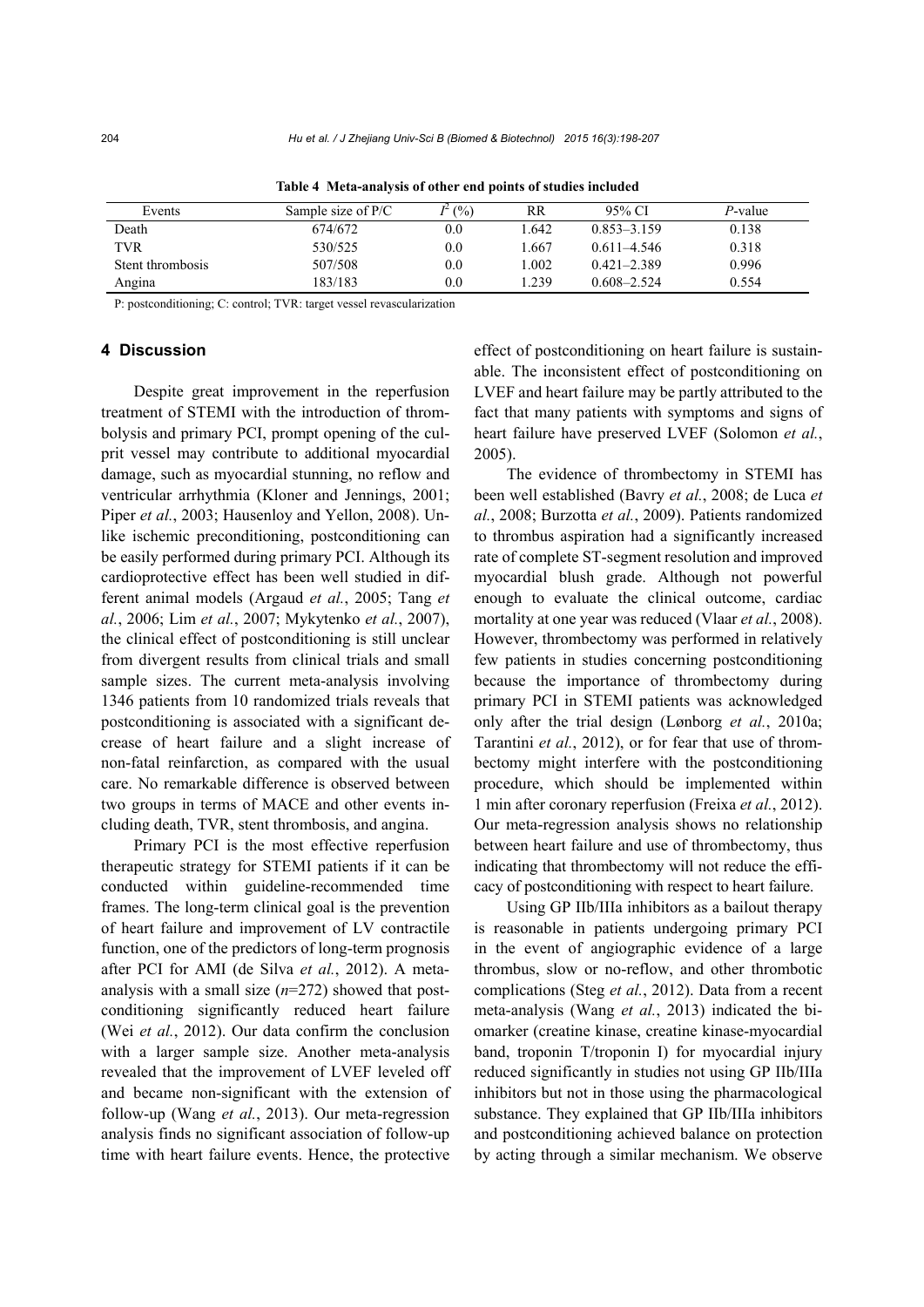no significant relationship of heart failure in the use of GP IIb/IIIa inhibitors. A possible explanation of this ambivalence is that the troponin I value assessed at 72 h from the symptom onset rather than creatine kinase-myocardial band is associated with infarct volume (di Chiara *et al.*, 2010), a powerful indicator correlated with prognosis of STEMI (Eitel *et al.*, 2013).

It is not conclusive whether different postconditioning protocols have different cardioprotective effect. Cohen *et al.* (2007) suggested that a 30-s algorithm ensured that the pH did not increase abruptly and presented enough time to secure a proper production of reactive oxygen species. Additionally, Granfeldt *et al.* (2009) proposed that brief cycles of reperfusion/reocclusion were recommended in small animal models, while longer periods (60 s) might be more effective in larger species. In the present metaregression analysis, the protocols are not correlated with heart failure, suggesting that protocol is not a crucial factor in postconditioning's beneficial effect on heart failure.

Paradoxically, postconditioning appears to be harmful where non-fatal reinfarction is involved, with marginal significance. A higher rate of induced coronary embolization may be an explanation. Also, the cardiac protective role of postconditioning disappears when other adverse events including death, TVR, stent thrombosis, angina, and general MACE are selected as the end point. So we should express caution on the result because heart failure is a relatively subjective index compared to other end points.

Several limitations in this study should be described. First, heterogeneity (such as different inclusion/ exclusion criteria, postconditioning protocol, definition of heart failure, use of thrombectomy, and GP IIb/IIIa inhibitors) across studies did exist and might affect the generalization and interpretation of the meta-analysis results. However, we addressed this issue by regression analyses. Second, the hazard ratio (HR) should have been presented rather than RR because the follow-up duration in each trial was different and the time at which events occurred was important. But 7 of the 10 articles did not provide log-rank *P*-value, expected events, variance, survival curve, or time at which a certain event occurred, so HR could not be calculated (Tierney *et al*., 2007). Third, our analysis was based on a relatively small sample. The small study effect has been well described in our previous work and the beneficial effect suggested by meta-analysis of small studies should be further validated in a meta-trial (Zhang *et al*., 2013). Fourth, a recent prospective, randomized clinical trial about postconditioning with a sample size of 272 was not included because it published 21 d after the closing date of current meta-analysis (Limalanathan *et al*., 2014).

#### **5 Conclusions**

Our meta-analysis suggests that the use of postconditioning in STEMI patients undergoing primary PCI is associated with a significantly lower risk of heart failure, but the risk of non-fatal reinfarction may increase. The effect of postconditioning on other end points, including death, TVR, stent thrombosis, angina, as well as MACE during follow-up, is neutral. Future multicenter, prospective, randomized trials with the primary end point of clinical events are needed to clarify the prognostic effect of postconditioning.

#### **Acknowledgements**

We sincerely thank Prof. Sörensson (Karolinska Institutet, Department of Medicine, Unit of Cardiology, Karolinska University Hospital, Stockholm, Sweden), Elżbieciak (1st Department of Cardiology, Medical University of Silesia, Katowice, Poland), and Lønborg (Department of Cardiology, Rigshospitalet, Copenhagen, Denmark) for offering detailed information about clinical events.

#### **Compliance with ethics guidelines**

Xian-qing HU, Jian CHENG, Biao TANG, Zhong-heng ZHANG, Ke HUANG, Yi-ping YANG, Yan-yan MAO, Ming ZHONG, and Shen-wen FU declare that they have no conflict of interest.

This article does not contain any studies with human or animal subjects performed by any of the authors.

#### **References**

- Argaud, L., Gateau-Roesch, O., Raisky, O., *et al*., 2005. Postconditioning inhibits mitochondrial permeability transition. *Circulation*, **111**(2):194-197. [doi:10.1161/01. CIR.0000151290.04952.3B]
- Bavry, A.A., Kumbhani, D.J., Bhatt, D.L., 2008. Role of adjunctive thrombectomy and embolic protection devices in acute myocardial infarction: a comprehensive metaanalysis of randomized trials. *Eur. Heart J*., **29**(24):2989- 3001. [doi:10.1093/eurheartj/ehn421]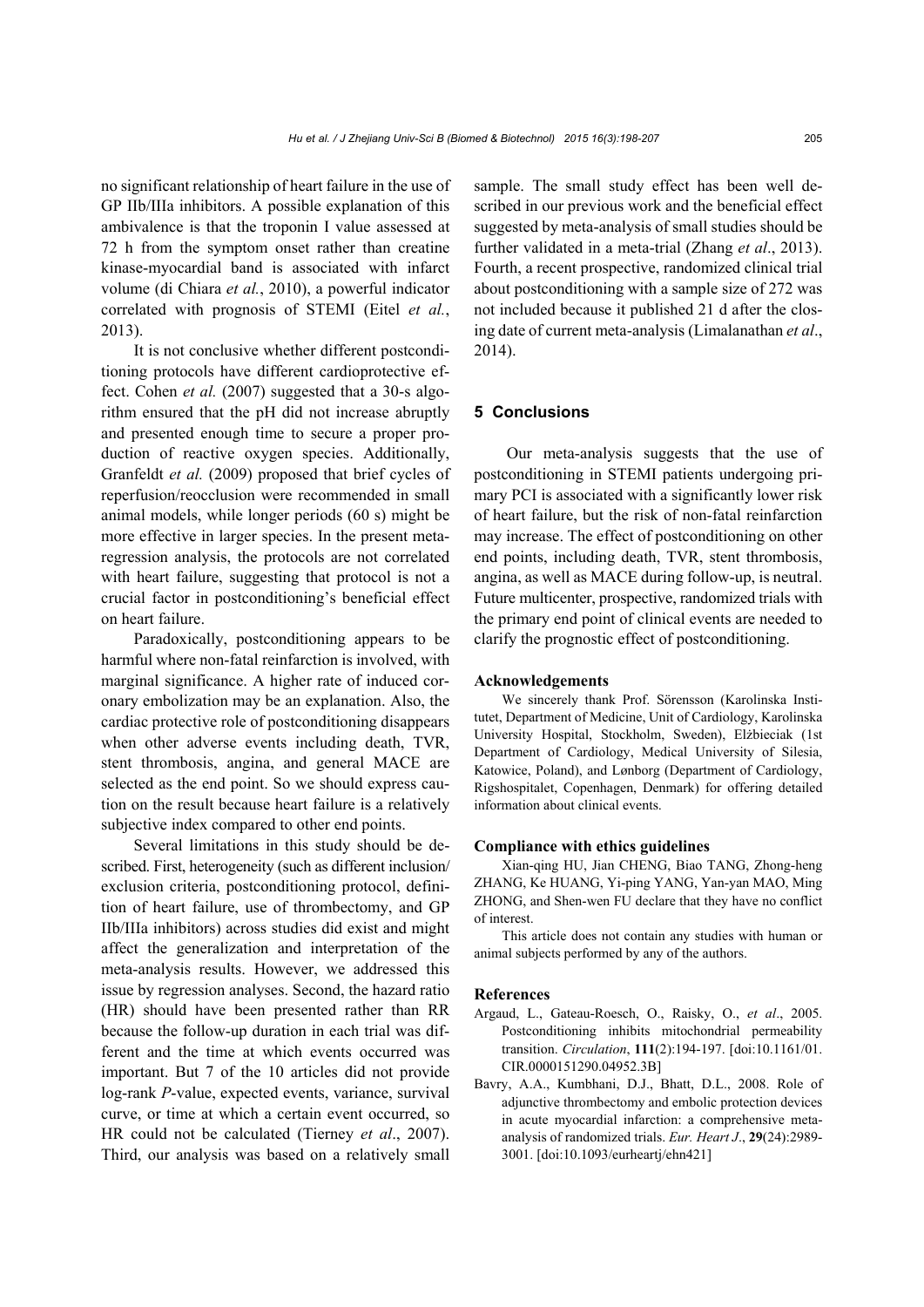- Burzotta, F., de Vita, M., Gu, Y.L., *et al.*, 2009. Clinical impact of thrombectomy in acute ST-elevation myocardial infarction: an individual patient-data pooled analysis of 11 trials. *Eur. Heart J*., **30**(18):2193-2203. [doi:10.1093/eurheartj/ehp348]
- Cohen, M.V., Yang, X.M., Downey, J.M., 2007. The pH hypothesis of postconditioning: staccato reperfusion reintroduces oxygen and perpetuates myocardial acidosis. *Circulation*, **115**(14):1895-1903. [doi:10.1161/CIRCUL ATIONAHA.106.675710]
- de Luca, G., Dudek, D., Sardella, G., *et al*., 2008. Adjunctive manual thrombectomy improves myocardial perfusion and mortality in patients undergoing primary percutaneous coronary intervention for ST-elevation myocardial infarction: a meta-analysis of randomized trials. *Eur. Heart J*., **29**(24):3002-3010. [doi:10.1093/eurheartj/ehn 389]
- de Silva, K., Webb, I., Sicard, P., *et al.*, 2012. Does left ventricular function continue to influence mortality following contemporary percutaneous coronary intervention? *Coron. Artery Dis*., **23**(3):155-161. [doi:10.1097/MCA.0b013e 328351162d]
- di Chiara, A., Dall'armellina, E., Badano, L.P., *et al.*, 2010. Predictive value of cardiac troponin-I compared to creatine kinase-myocardial band for the assessment of infarct size as measured by cardiac magnetic resonance. *J. Cardiovasc. Med.*, **11**(8):587-592. [doi:10.2459/JCM. 0b013e3283383153]
- Dong, M., Mu, N., Guo, F., *et al*., 2014. The beneficial effects of postconditioning on no-reflow phenomenon after percutaneous coronary intervention in patients with ST-elevation acute myocardial infarction. *J. Thromb. Thrombolysis*, **38**(2):208-214. [doi:10.1007/s11239-013- 1010-0]
- Egger, M., Smith, G.D., Schneider, M., *et al.*, 1997. Bias in meta-analysis detected by a simple, graphical test. *BMJ*, **315**(7109):629-634. [doi:10.1136/bmj.315.7109.629]
- Eitel, I., Wohrle, J., Suenkel, H., *et al.*, 2013. Intracoronary compared with intravenous bolus abciximab application during primary percutaneous coronary intervention in ST-segment elevation myocardial infarction: cardiac magnetic resonance substudy of the AIDA STEMI trial. *J. Am. Coll. Cardiol*., **61**(13):1447-1454. [doi:10.1016/j. jacc.2013.01.048]
- Elżbieciak, M., Wita, K., Grabka, M., *et al.*, 2013. Effect of postconditioning on infarction size, adverse left ventricular remodeling, and improvement in left ventricular systolic function in patients with first anterior ST-segment elevation myocardial infarction. *Pol. Arch. Med. Wewn*., **123**(6):268-276.
- Freixa, X., Bellera, N., Ortiz-Perez, J.T., *et al.*, 2012. Ischaemic postconditioning revisited: lack of effects on infarct size following primary percutaneous coronary intervention. *Eur. Heart J*., **33**(1):103-112. [doi:10.1093/ eurheartj/ehr297]
- Garcia, S., Henry, T.D., Wang, Y.L., *et al*., 2011. Long-term

follow-up of patients undergoing postconditioning during ST-elevation myocardial infarction. *J. Cardiovasc. Transl. Res*., **4**(1):92-98. [doi:10.1007/s12265-010-9252-0]

- Granfeldt, A., Lefer, D.J., Vinten-Johansen, J., 2009. Protective ischaemia in patients: preconditioning and postconditioning. *Cardiovasc. Res*., **83**(2):234-246. [doi: 10.1093/cvr/cvp129]
- Hahn, J.Y., Song, Y.B., Kim, E.K., *et al.*, 2013. Ischemic postconditioning during primary percutaneous coronary intervention: the effects of postconditioning on myocardial reperfusion in patients with ST-segment elevation myocardial infarction (POST) randomized trial. *Circulation*, **128**(17):1889-1896. [doi:10.1161/CIRCULA TIONAHA.113.001690]
- Hausenloy, D.J., Yellon, D.M., 2008. Preconditioning and postconditioning: new strategies for cardioprotection. *Diabetes Obes. Metab*., **10**(6):451-459. [doi:10.1111/j. 1463-1326.2007.00762.x]
- Higgins, J.P.T., Green, S., 2011. Cochrane Handbook for Systematic Reviews of Interventions, Version 5.1.0. The Cochrane Collaboration. Available from http://www. cochrane-handbook.org [Accessed on Mar. 20, 2011].
- Kahn, H.A., Sempos, C.T., 2000. Statistical methods in metaanalysis. *In*: Petitti, D.B. (Ed.), Meta-Analysis, Decision Analysis, and Cost-Effectiveness Analysis, 2nd Ed. Oxford University Press, New York, p.94-118.
- Kloner, R.A., Jennings, R.B., 2001. Consequences of brief ischemia: stunning, preconditioning, and their clinical implications: Part 2. *Circulation*, **104**(25):3158-3167. [doi:10.1161/hc5001.100039]
- Laskey, W.K., 2005. Brief repetitive balloon occlusions enhance reperfusion during percutaneous coronary intervention for acute myocardial infarction: a pilot study. *Catheter. Cardiovasc. Interv*., **65**(3):361-367. [doi:10. 1002/ccd.20397]
- Lim, S.Y., Davidson, S.M., Hausenloy, D.J., *et al.*, 2007. Preconditioning and postconditioning: the essential role of the mitochondrial permeability transition pore. *Cardiovasc. Res*., **75**(3):530-535. [doi:10.1016/j.cardiores. 2007.04.022]
- Limalanathan, S., Andersen, G.O., Klow, N.E., *et al.*, 2014. Effect of ischemic postconditioning on infarct size in patients with ST-elevation myocardial infarction treated with primary PCI results of the POSTEMI (POstconditioning in ST-Elevation Myocardial Infarction) randomized trial. *J. Am. Heart Assoc*., **3**(2):e000679. [doi:10.1161/JAHA.113.000679]
- Lønborg, J., Kelbaek, H., Vejlstrup, N., *et al.*, 2010a. Cardioprotective effects of ischemic postconditioning in patients treated with primary percutaneous coronary intervention, evaluated by magnetic resonance. *Circ. Cardiovasc. Interv*., **3**(1):34-41. [doi:10.1161/CIRCINTER VENTIONS.109.905521]
- Lønborg, J., Holmvang, L., Kelbaek, H., *et al.*, 2010b. ST-segment resolution and clinical outcome with ischemic postconditioning and comparison to magnetic